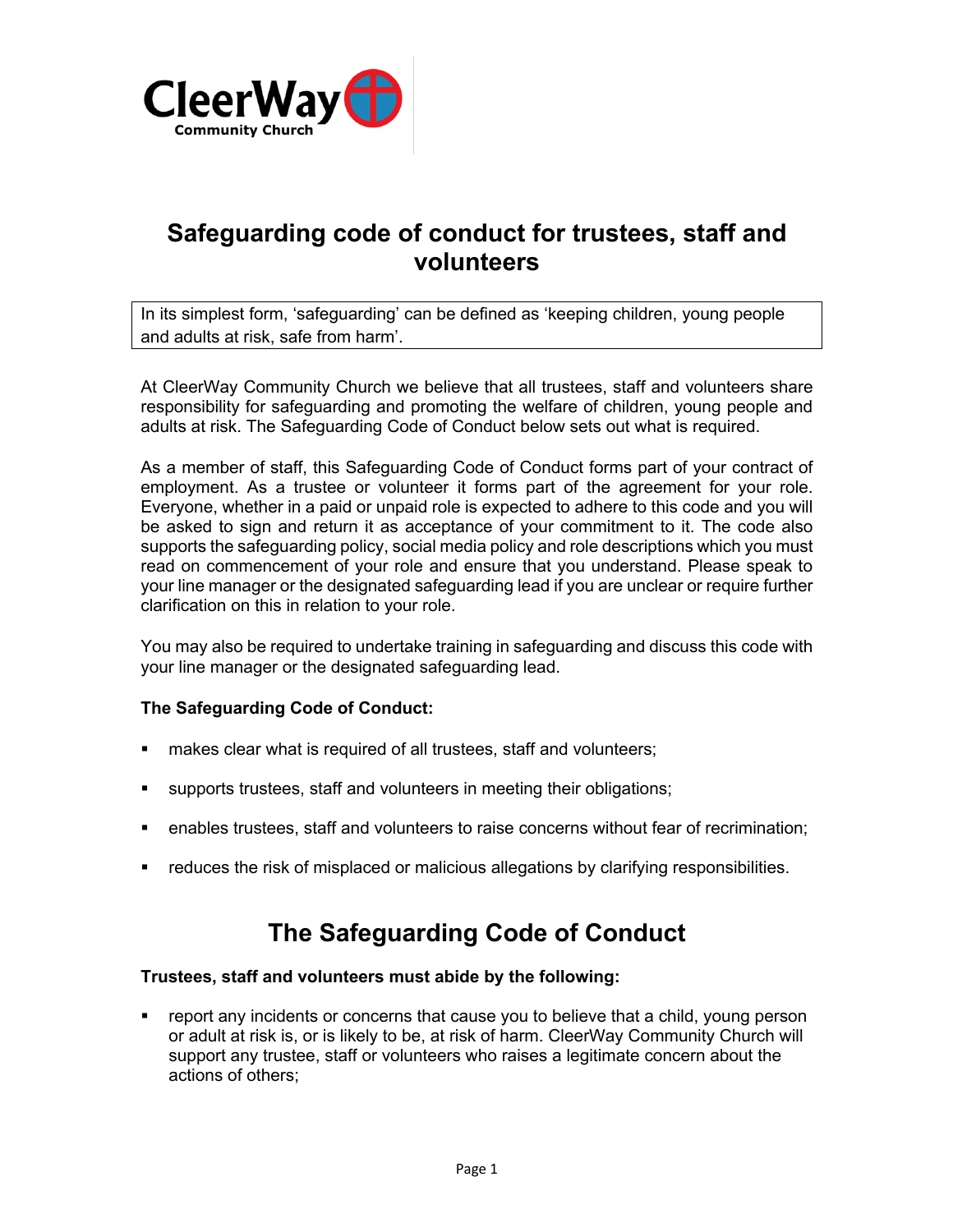

- refer to our whistleblowing procedure if you feel an incident or concern cannot be reported to your manager or the designated safeguarding lead;
- disclose any criminal record, caution, reprimand or warning, whether received prior to or during the course of your involvement with CleerWay Community Church. For the avoidance of doubt, this requirement is in addition to any other published requirement for disclosure as part of your role;
- inform the designated safeguarding lead of any ongoing or past child protection investigation(s) that have involved you, including any that you are aware of that relate to your own immediate family or any person that you are in a significant relationship with e.g. family members, partners, individuals who live in the same household;
- inform the designated safeguarding lead of anyone living in your household or at your address who becomes disqualified from working with children (e.g. as a result of offences against a child), or against an adult (e.g. rape, murder indecent assault, actual bodily harm etc.)
- abide by CleerWay Community Church's social media policy

### **It is not permissible (and in some instances may be unlawful) for you to:**

- use your position to intimidate, bully, threaten, discriminate against, coerce or undermine children and young people, adults at risk, trustees, volunteers or staff;
- behave or communicate with children, young people or adults at risk in ways which seek to build inappropriate relationships in order to abuse or put them at risk;
- use a relationship within Cleerway Community Church for personal gain;
- § give special rewards or privileges in an attempt to build inappropriate relationships with children and young people or adults at risk, or trustees, volunteers or staff;
- engage in, or attempt to engage in, sexual or inappropriate relationships with children, young people or adults at risk for whatever reason, including the use of suggestive conversations, comments, texting or emails;
- § possess indecent images of children; this will always be reported to the police regardless of the explanation provided;
- carry out your duties or volunteering whilst adversely affected by alcohol, solvents or drugs;
- encourage or assist others to break the law in any way;

You will conduct yourself in accordance with this Safeguarding code of conduct in all your work/volunteering for CleerWay Community Church. Any breach of the Safeguarding code